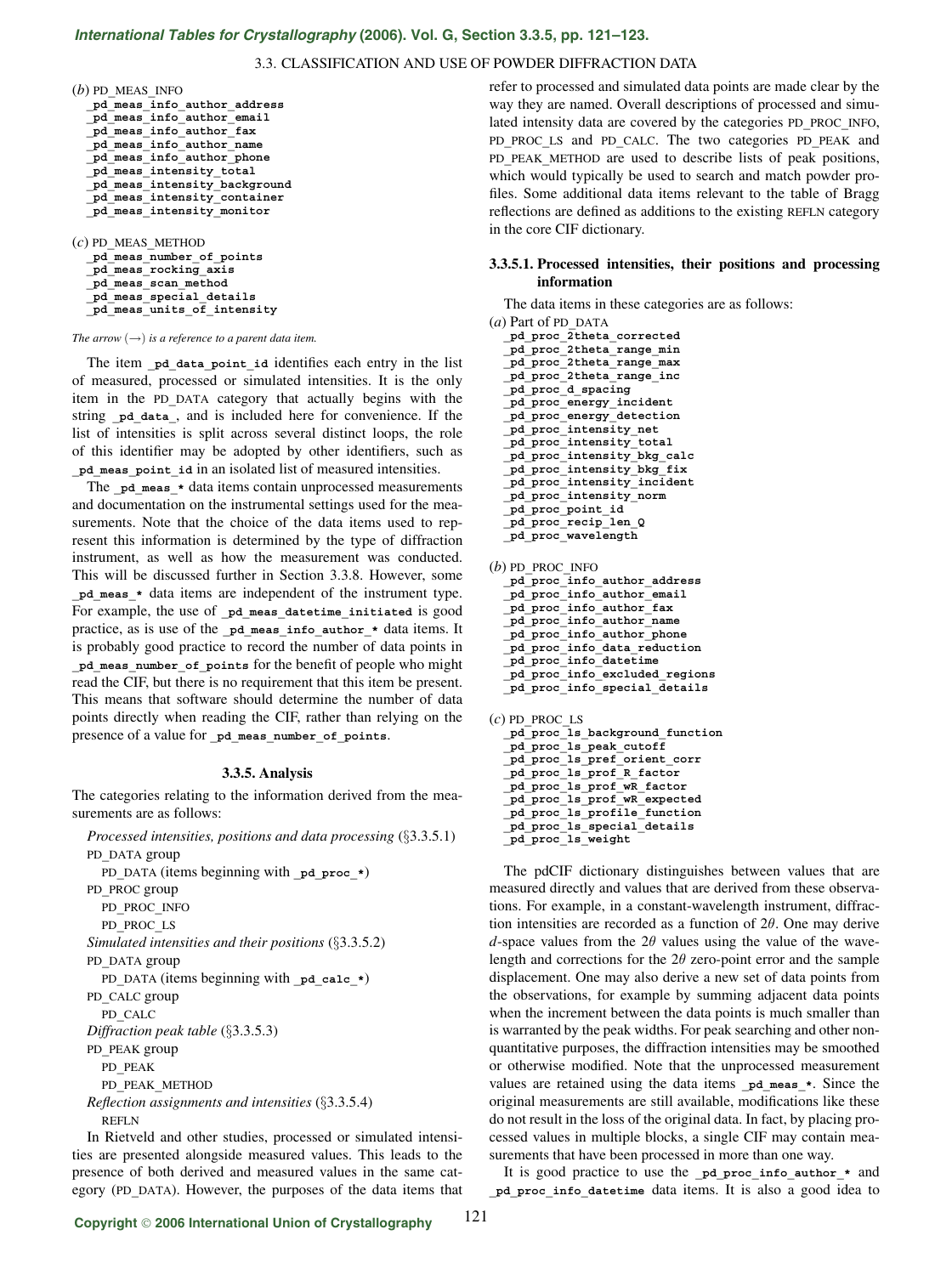describe how the measurements were processed using pd proc **info\_data\_reduction**.

The **pd** proc  $*$  data items in this list may be used to calibrate the  $2\theta$  or energy values of the data. These are defined in the items **\_pd\_proc\_2theta\_corrected**, **\_pd\_proc\_2theta\_range\_\***, **\_pd\_proc\_d\_spacing**, **\_pd\_proc\_energy\_\***, **\_pd\_proc\_recip\_ len\_Q** and **\_pd\_proc\_wavelength**.

When corrections, scaling or other processing, such as averaging or smoothing, are applied to the intensities, the results are stored using the pd proc intensity \* data items. Note that if the number of data points does not change, it might be most convenient to include the processed intensities in the same loop as the observed values. This is not always possible, so these items can be placed in a separate loop if there is no longer a oneto-one correspondence between the  $2\theta$  or energy positions for the **\_pd\_proc\_intensity\_\*** values and the **\_pd\_meas\_counts\_\*** or **\_pd\_meas\_intensity\_\*** values.

For energy-dispersive measurements, the incident spectrum must be determined for normalization. This can be recorded using **\_pd\_proc\_intensity\_incident**. For other types of normalization, **\_pd\_proc\_intensity\_norm** should be used.

For full-pattern fitting, there is a series of pd proc 1s \* data items for recording settings and results. For example, agreement factors can be recorded using the pd proc\_ls\_prof\_\*\_factor data items. Some data items may be included in the loop(s) containing the measured or the processed data: **\_pd\_proc\_ ls\_weight** specifies the weight assigned to each point and **\_pd\_proc\_intensity\_bkg\_calc** specifies the fitted background. Note that background values are usually generated by extrapolation from fixed values set during the refinement or are determined from a function that is fitted to the observations, and occasionally both are used together. The function that has been fitted can be described using **\_pd\_proc\_ls\_background\_function**, while fixed points are listed using **\_pd\_proc\_intensity\_bkg\_fix**. If sections of the pattern are not fitted, this is indicated using **\_pd\_proc\_info\_excluded\_regions**.

# **3.3.5.2. Simulated data**

The data items in these categories are as follows: (*a*) Part of PD**\_**DATA **\_pd\_calc\_intensity\_net \_pd\_calc\_intensity\_total \_pd\_calc\_point\_id**

```
(b) PD_CALC
  _pd_calc_method
```
It is common to calculate powder-diffraction intensities from a crystallographic model. This is necessary for Rietveld refinements, where the model is fitted to the experimentally observed intensities. It is also used to simulate the diffraction pattern of a material for which the structure is known, perhaps for comparison with a measured diffraction pattern.

A crystallographic model can be described in CIF using data items from the core CIF dictionary, as described in Chapter 3.2. To record the results of the simulation, the data items **\_pd\_calc\_intensity\_net** or **\_pd\_calc\_intensity\_total** are used. The difference between these two data items depends on the treatment of background. If the pattern is simulated with a fitted background added to it, **\_pd\_calc\_intensity\_total** is used; otherwise **\_pd\_calc\_intensity\_net** is used. The values will typically be placed in a loop with the processed (**\_pd\_proc\_\***) data items or the observed (**\_pd\_meas\_\***) data items. If neither observed nor processed data are present (*e.g.* for a simulation), or if, for some reason, the simulation has been performed with a different 2 $\theta$  range or step size, the appropriate  $p$ **d** proc  $*$  data items are used to define the  $2\theta$  values *etc*. used for the simulation.

## **3.3.5.3. Diffraction peak table**

The data items in these categories are as follows:

```
(a) PD_PEAK
• _pd_peak_id
  _pd_peak_2theta_centroid
 _pd_peak_2theta_maximum
  _pd_peak_d_spacing
 _pd_peak_intensity
  _pd_peak_pk_height
  _pd_peak_wavelength_id
           diffrn_radiation_wavelength_id
  _pd_peak_width_2theta
  _pd_peak_width_d_spacing
```
(*b*) PD**\_**PEAK**\_**METHOD **\_pd\_peak\_special\_details**

*The bullet*  $\left( \bullet \right)$  *indicates a category key. The arrow*  $\left( \to \right)$  *is a reference to a parent data item. Items in italics are defined in the core CIF dictionary.*

When diffraction intensities are first measured, particularly when attempting to identify unknown phases in a material, the first step in the analysis is often to compile a list of peak positions. These peak positions are commonly used to search the Powder Diffraction File, which contains lists of peak heights and positions for approximately 100 000 materials (International Centre for Diffraction Data, 2004).

Information on diffraction peaks is recorded in the PD**\_**PEAK section of the pdCIF. Peak positions are recorded using **\_pd\_peak\_ 2theta\_maximum** or **\_pd\_peak\_2theta\_centroid**, for positions determined from the intensity maxima or from the peak centroids, respectively. It is also possible to record peak positions using pd peak d spacing. Peak intensities are recorded using **\_pd\_peak\_intensity** and **\_pd\_peak\_pk\_height**, for the integrated peak area or the intensity value at the peak maximum, respectively. Peak widths are recorded using **\_pd\_peak\_width\_2theta** and **\_pd\_peak\_width\_d\_spacing**.

A separate loop is used to list reflections, as will be discussed in Section 3.3.5.4. To link reflections to peaks (one peak may consist of many reflections), each peak is assigned a unique code using **\_pd\_peak\_id**, which is then referenced in the reflection table using **\_pd\_refln\_peak\_id**.

When intensities are measured using radiation with more than one wavelength, for example when both Cu  $K\alpha_1$  and  $K\alpha_2$  radiation are used or when a monochromator passes both  $\lambda$  and  $\lambda/2$  radiation, peaks may be assigned a wavelength symbol using pd peak wavelength id, where the wavelength symbol is defined in a separate diffrn radiation wavelength id loop. However, for many experiments, the assignment of wavelengths to peaks will be impractical owing to reflection overlap. It is usually better practice to specify wavelength labels in the reflection table using **\_pd\_refln\_wavelength\_id**.

## **3.3.5.4. Reflection assignments and intensities**

In addition to the REFLN data items defined in the core CIF dictionary, the following items are defined:

```
REFLN
  _pd_refln_peak_id
        → _pd_peak_id
  _pd_refln_phase_id
        → _pd_phase_id
```